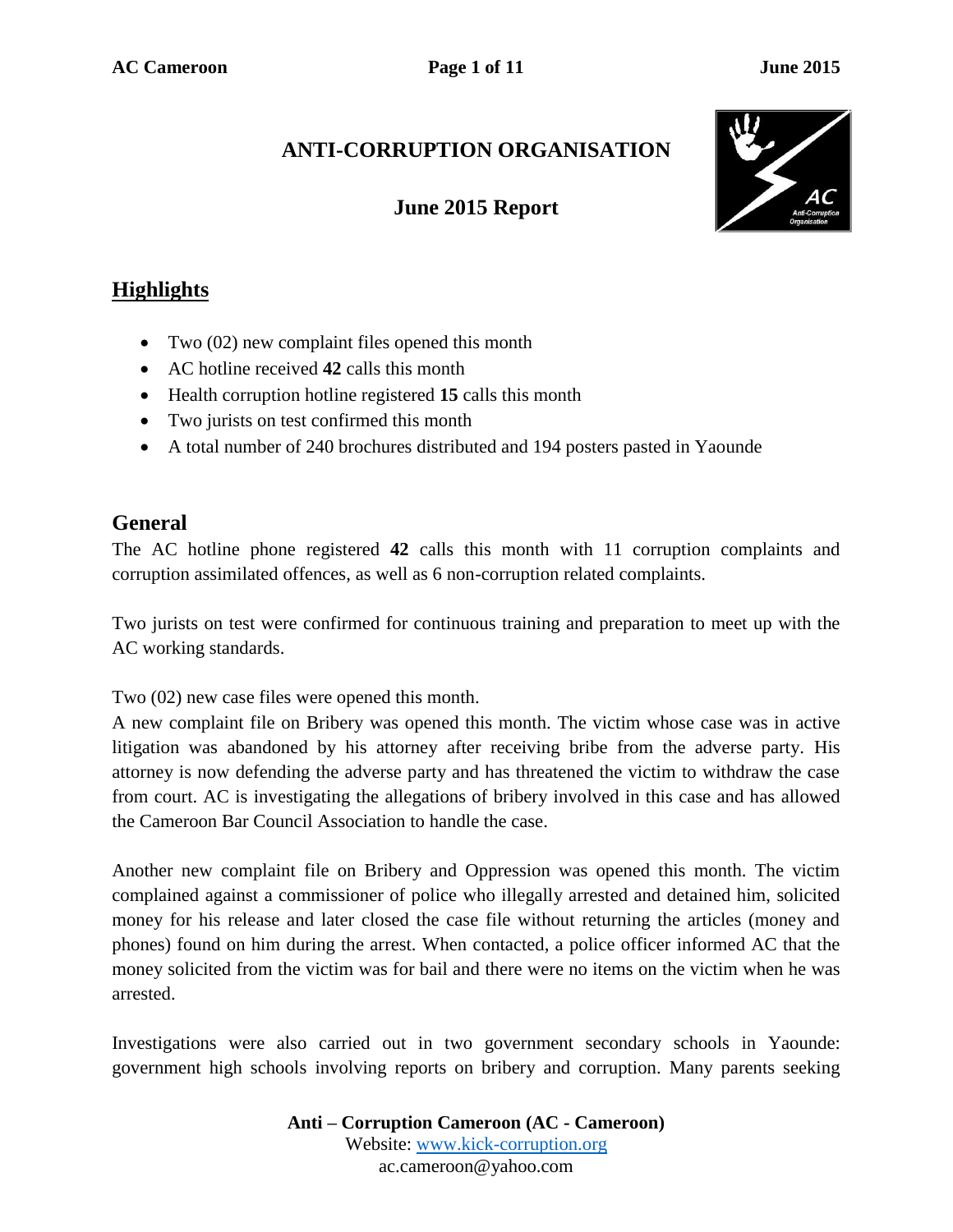admissions for their children in these schools complained they were obliged to pay 50,000 FCFA each before their children could be admitted. The principals strongly refuted this claim and promised to help AC catch the culprits in the act if a new complaint comes up.

The distribution of brochures and pasting of posters remained the major activities carried out this month in order to recruit victims of corruption. Posters were pasted and brochures distributed in corruption hotspots like the Ekounou courthouse and its environs, the delegation of transport at Mvog-mbi and market area, the SDO's office in Efoulan, the Efoulan Government Secondary School and the Oyomabang junction.

Case follow-up this month continues with the court case of motor bike riders against the head of the Nkolbisson municipal storeroom still at the level of hearings in the high court in Yaounde. The case was adjourned again for an extended period and promised to be thrown out of court if the plaintiffs like the defendant continue to miss another court session. The plaintiffs are discouraged and giving up on the case.

The victim of the case file opened in the month of March on corruption and oppression was cancelled and she deposited a new complaint with the judicial police. The victim complained against a market councilor and a commissioner of police who acted in complicity to arrest and lock her up in a male cell room at the Mokolo police station where she was raped. Replication for the case was not successful.

#### **AC Hotline Phone**

The AC hotline phone registered **42** calls this month of June 2015 with **11** corruption and corruption assimilated offences and **6** non-corruption related complaints.

In addition to calls received through the AC hotline phone, field work was also carried out around some corruption hotspots in Yaounde in a bit to recruit victims of corruption. In this regard, a total of 240 AC brochures were distributed and 194 AC posters pasted with 3 corruption complaints collected mostly on bribery and corruption. The calls have been analyzed and represented on charts as seen below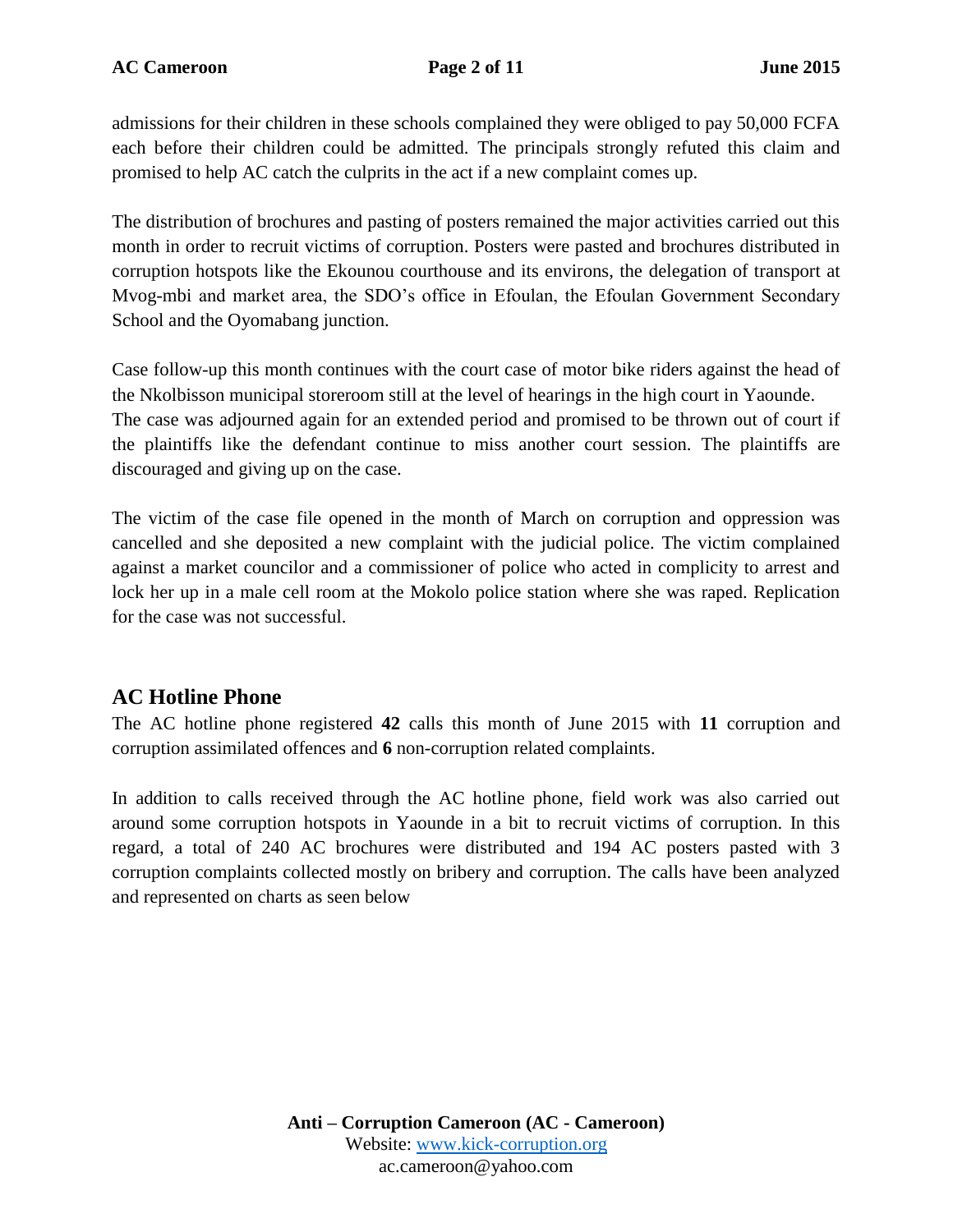

This month of June 2015, 85% of AC calls were responsive while only 15% of calls were nonresponsive.



Corruption complaints were highest this month with 65% while non-corruption complaints were 35%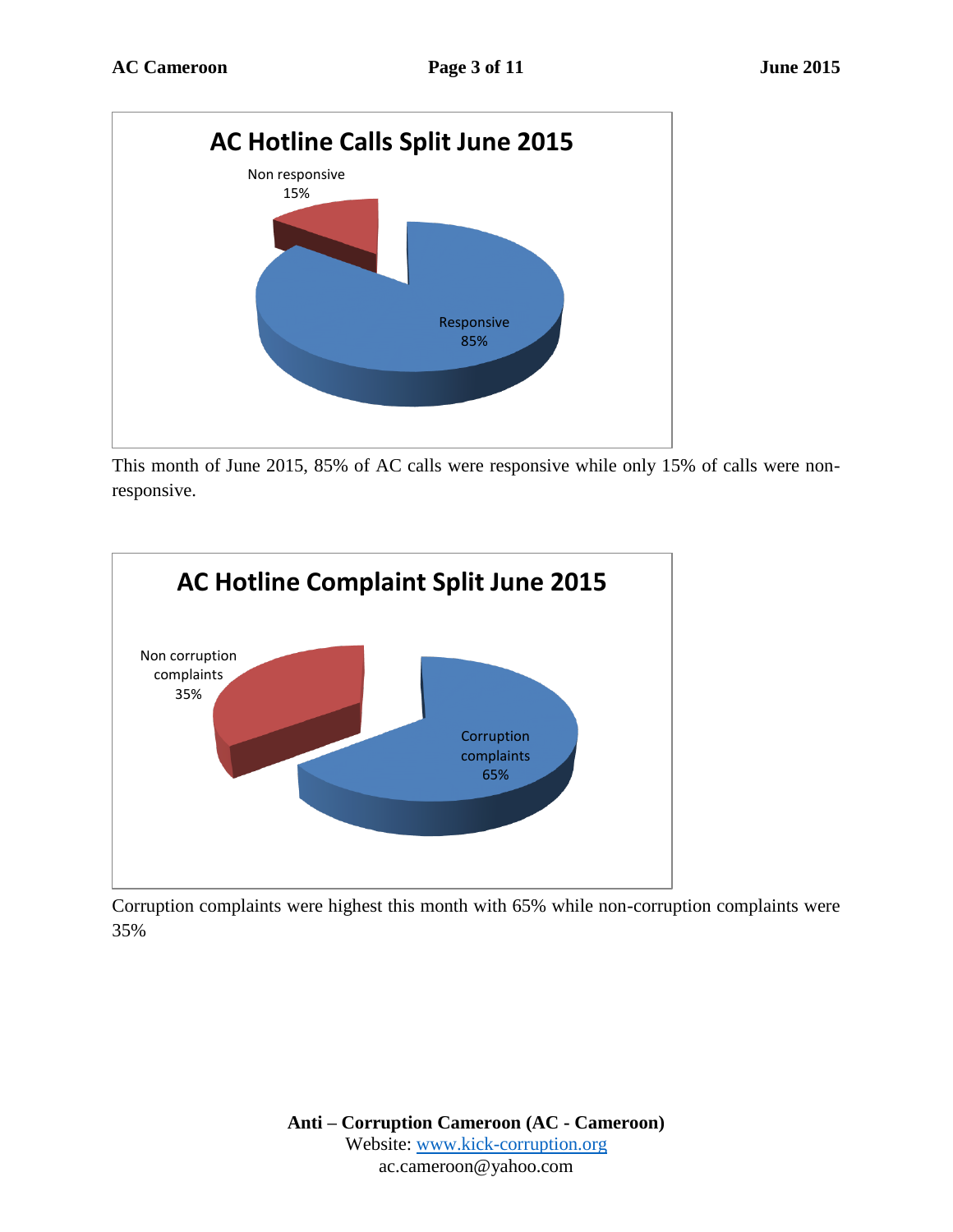

Bribery tops the list with 56% of complaints reported to AC this month, followed by Abuse from the Forces of Law and Order with a 19% representation, then embezzlement with 13% and lastly Oppression complaints and fraud which were at 6%.



Most of the callers with non-corruption complaints this month of June 2015 had private problems with a 50% representation, followed by complaints of abusive dismissal and breach of trust which both had 17% each and lastly divorce with 16%.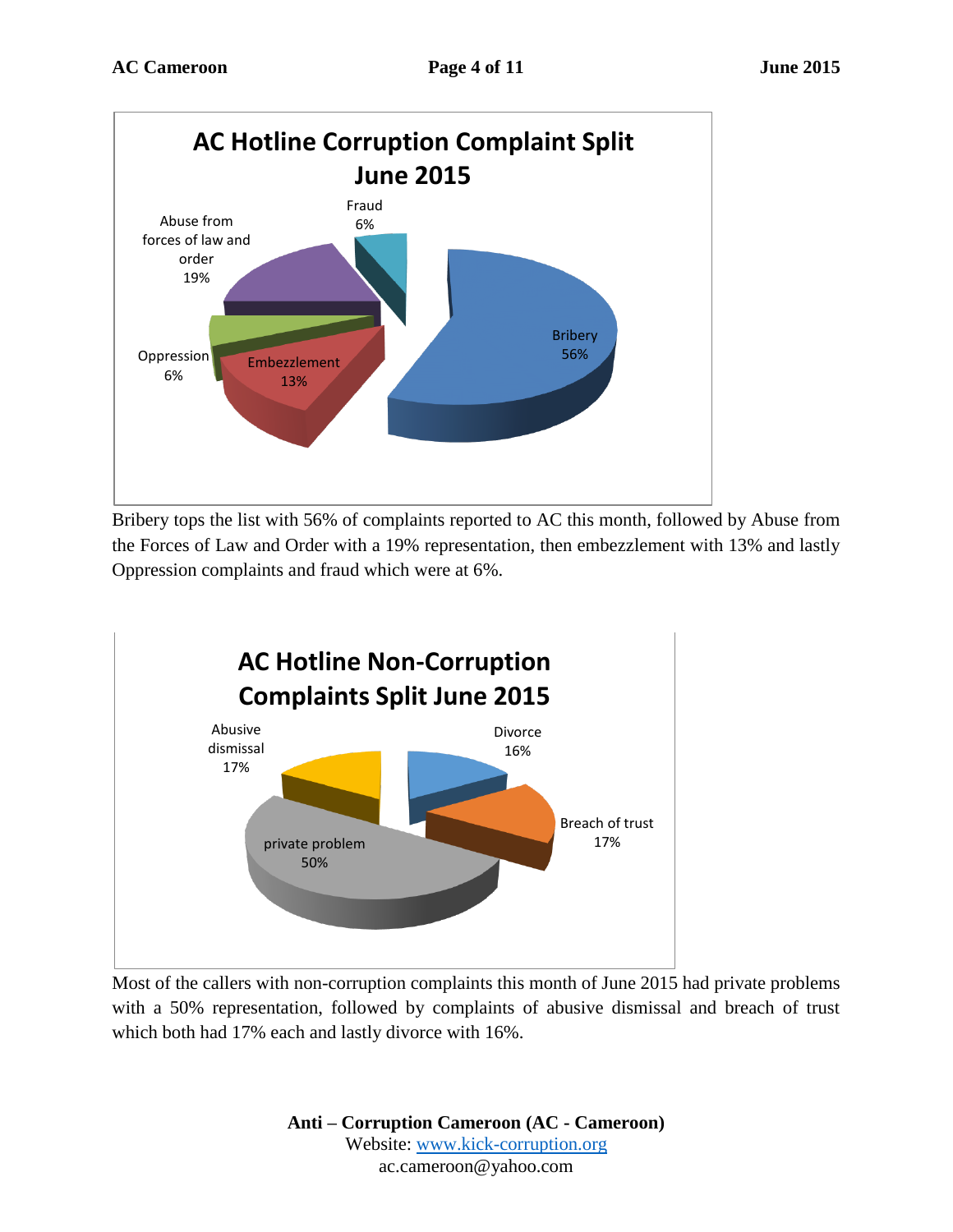#### **Gender**



As is common with the AC hotline phone, the male gender participated more with 75% while the female folk participated with 25%.

# Youth 9% Adult 81% Elderly 10% **AC Hotline Age-Range Split June 2015**

# **Age range of callers**

The adult age range participated most with 81% of calls, followed by the elderly age group which interestingly surpasses the youth age group this month having 10% of calls, lastly followed by the youth age group with 9% of calls.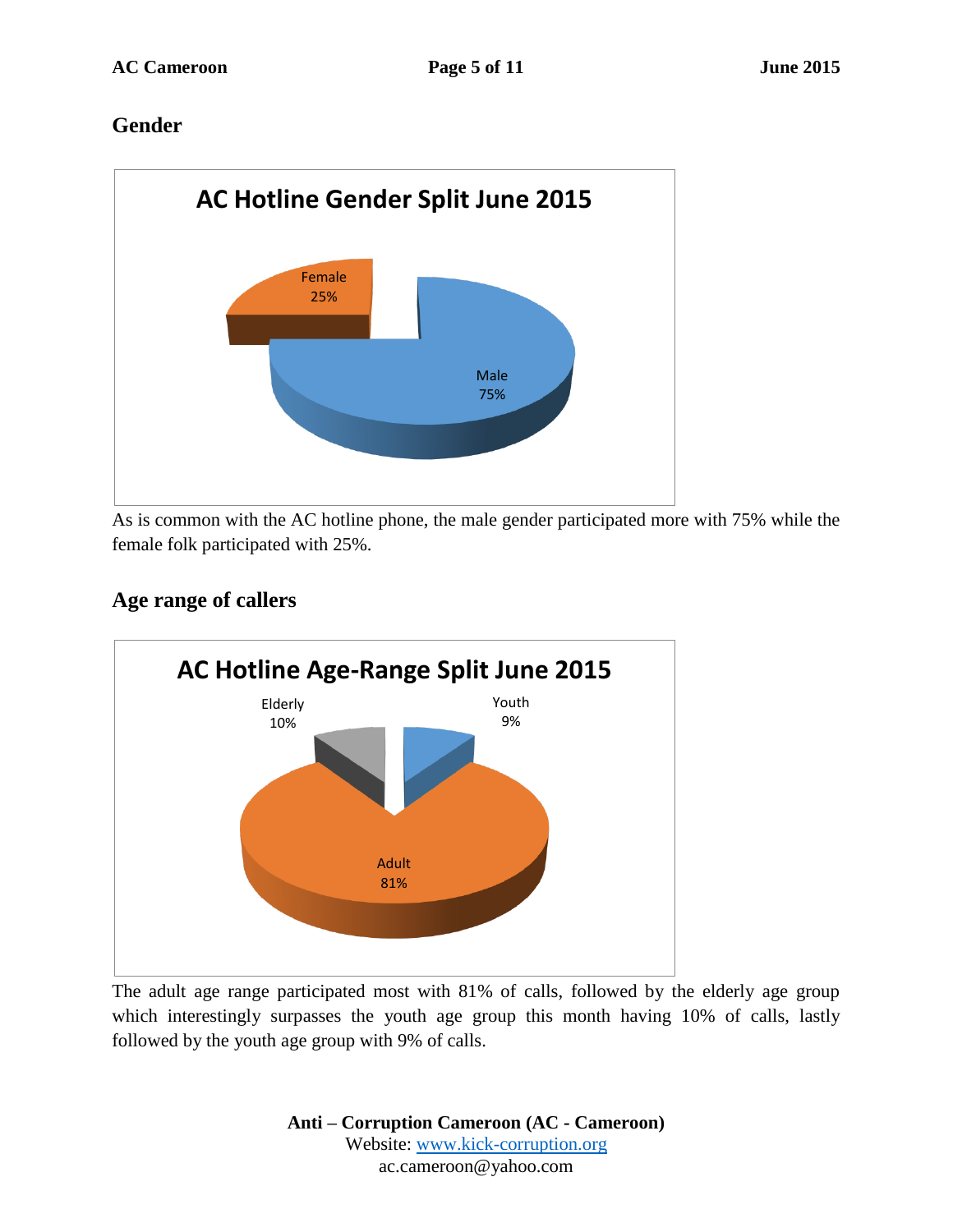#### **Regional representation**



The Center region continually tops the list of regions with the most calls with 58% of calls. Continuous field work is carried out in this region on a weekly basis to recruit victims of corruption. The Littoral region follows with 15% of calls, the North West with 11%, the West with 8% and lastly, the North and South West regions which represented 4% each.

#### **Email/postal complaints**

Three new complaints were received through the AC email address. Two on bribery and corruption in government secondary schools here in Yaounde and one on unjust and wrongful detention.

#### **Investigations**

Investigations were carried out this month on a new complaint file on Bribery opened this month. The victim whose case was in active litigation was abandoned by his attorney after receiving bribe from the adverse party. His attorney is now defending the adverse party and has threatened the victim to withdraw the case from court. AC has been meeting up with the victim to get more information and has planned a discussion meeting with the counsel in question which will enable AC verify the allegations of bribery involved in this case. AC has also advised the victim to file a grievance with the Cameroon Bar Council Association.

Investigations are ongoing on a case file opened this month on Bribery and Oppression. The victim complained against a commissioner of police who illegally arrested and detained him, solicited money for his release and later closed the case file without returning the articles (money

> **Anti – Corruption Cameroon (AC - Cameroon)** Website: [www.kick-corruption.org](http://www.kick-corruption.org/) ac.cameroon@yahoo.com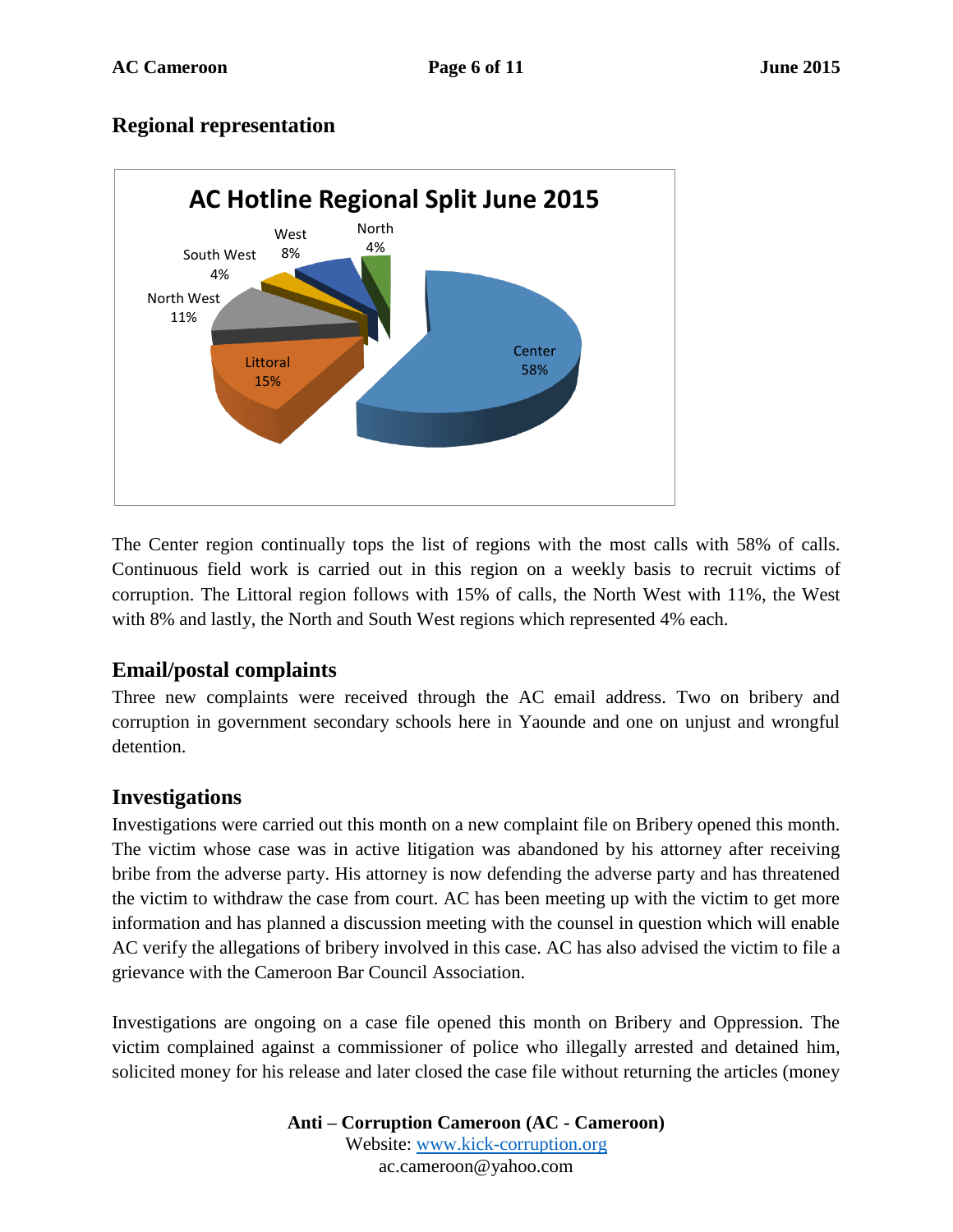and phones) found on him during the arrest. When contacted, a police officer informed AC that the money solicited from the victim was for bail and there were no items on the victim when he was arrested.

Investigations were also carried out in two governments secondary schools in (Government High Schools Efoulan and Essos) involving reports on bribery and corruption. Many parents seeking admissions for their children in the lower sixth section in these schools called the AC hotline and sent mails to complain they were obligated to pay 50,000 FCFA each before their children could be admitted. AC could not get information on this complaint while there on the campuses since the operations were carried out underground. The principals strongly refuted this claim and promised to help AC catch the culprits in the act if a new complaint comes up.

#### **Legal follow-up**

Case follow-up this month continues with the pending court case of motor bike riders against the head of the Nkolbisson municipal storeroom still at the level of hearing in the high court in Yaounde. The case was adjourned again for an extended period and promised to be thrown out of court if the plaintiffs like the defendant continue to miss another court seesion. The plaintiffs are discouraged and giving up on the case.

The victim of the case file opened in the month of March on corruption and oppression was counseled and she deposited a new complaint with the judicial police. The victim complained against a market councilor and a commissioner of police who acted in complicity to arrest and lock her up in a male cell room at the Mokolo police station where she was raped. Replication for the case was not successful.

#### **Management**

The two jurists on test in AC were confirmed this month of June 2015 for continuous training and evaluation.

#### **External relations**

AC was contacted this month by the IMC Worldwide regional assistant, an international development consultancy on behalf of the World Bank to request for information to create a twopage profile that will be included in a World Bank knowledge base. A database which will serve to inform development practitioners about social enterprises, including those which received grants through the Development Marketplace programme which AC was one of the winners in 2011.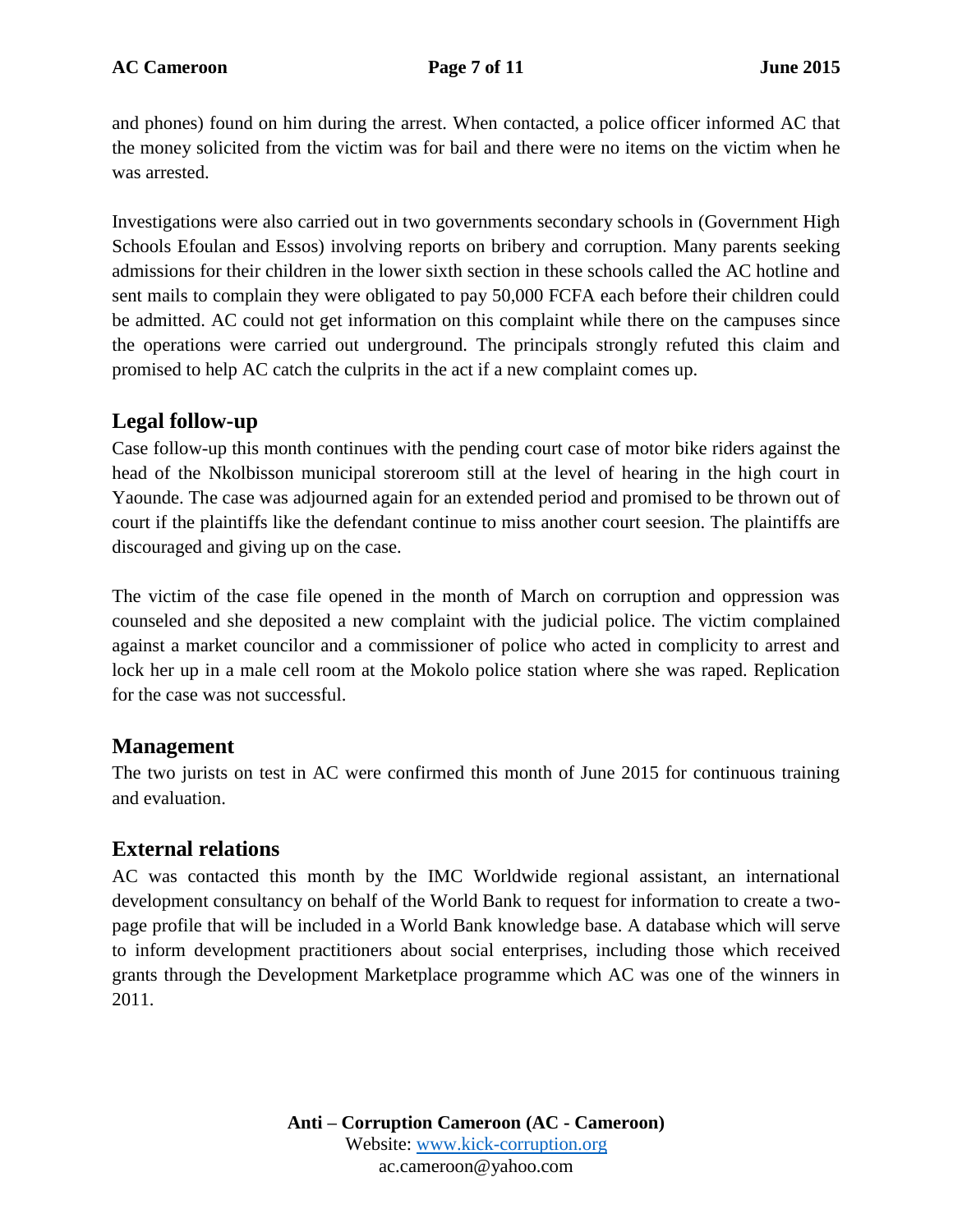# **Health Corruption Hotline**

The health corruption hotline received 15 calls this month and registered no complaint. The lack of field activities is the reason behind this decrease of calls and lack of complaints. The data from the calls has been analyzed as is represented below.



This month of June 73% of calls this month were responsive while 27% of callers' number was unavailable or did not respond to their calls.

# **Gender**



**Anti – Corruption Cameroon (AC - Cameroon)** Website: [www.kick-corruption.org](http://www.kick-corruption.org/) ac.cameroon@yahoo.com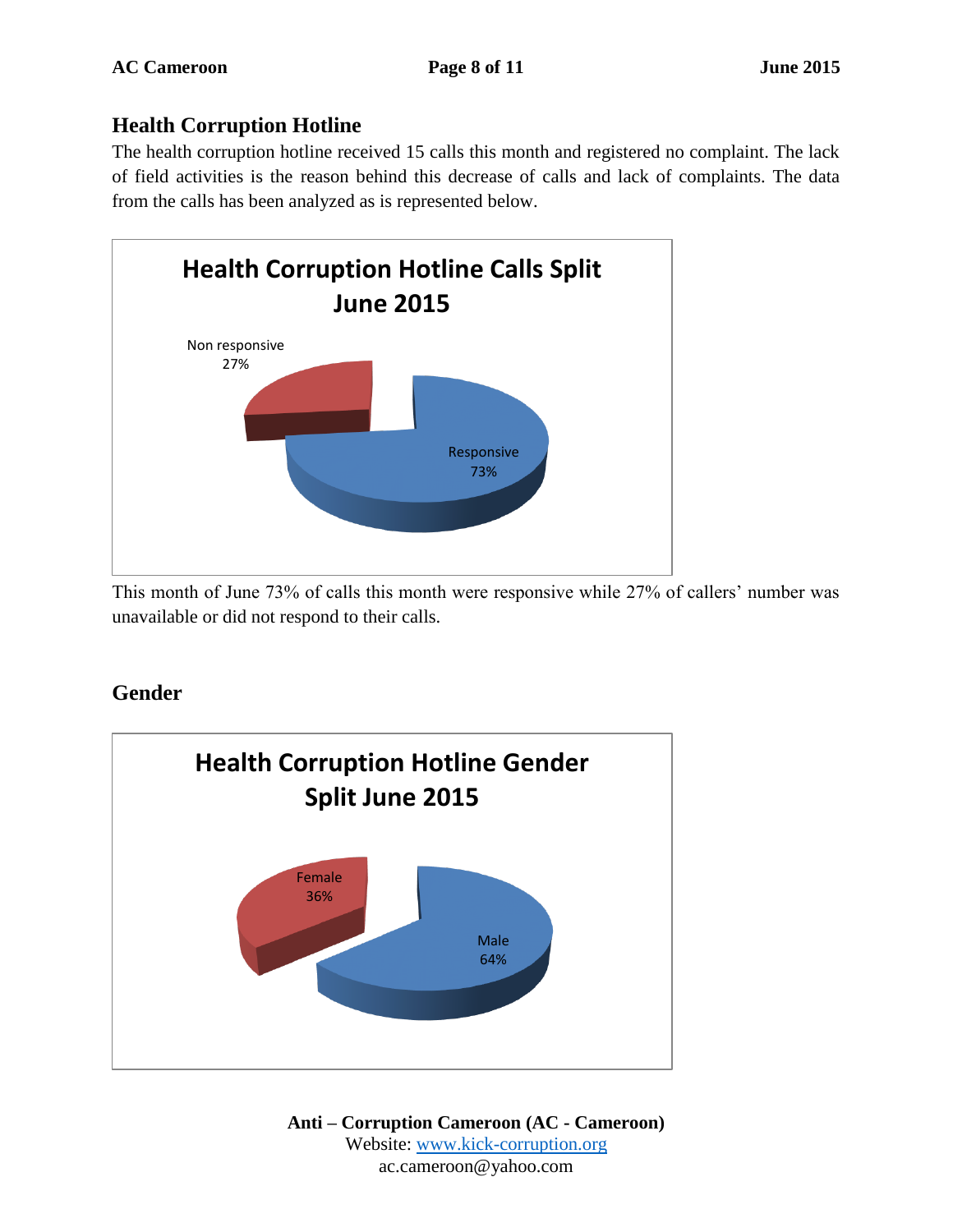64% of callers this month were the male gender while 36% of the female gender participated in calls this month.

#### **Age-range of callers**



The youth age-range participated most this month of June with 50% of calls, the adult age-range followed with 42% and the elderly age-range put in just 8% of calls.

# **Regional representation**



**Anti – Corruption Cameroon (AC - Cameroon)** Website: [www.kick-corruption.org](http://www.kick-corruption.org/) ac.cameroon@yahoo.com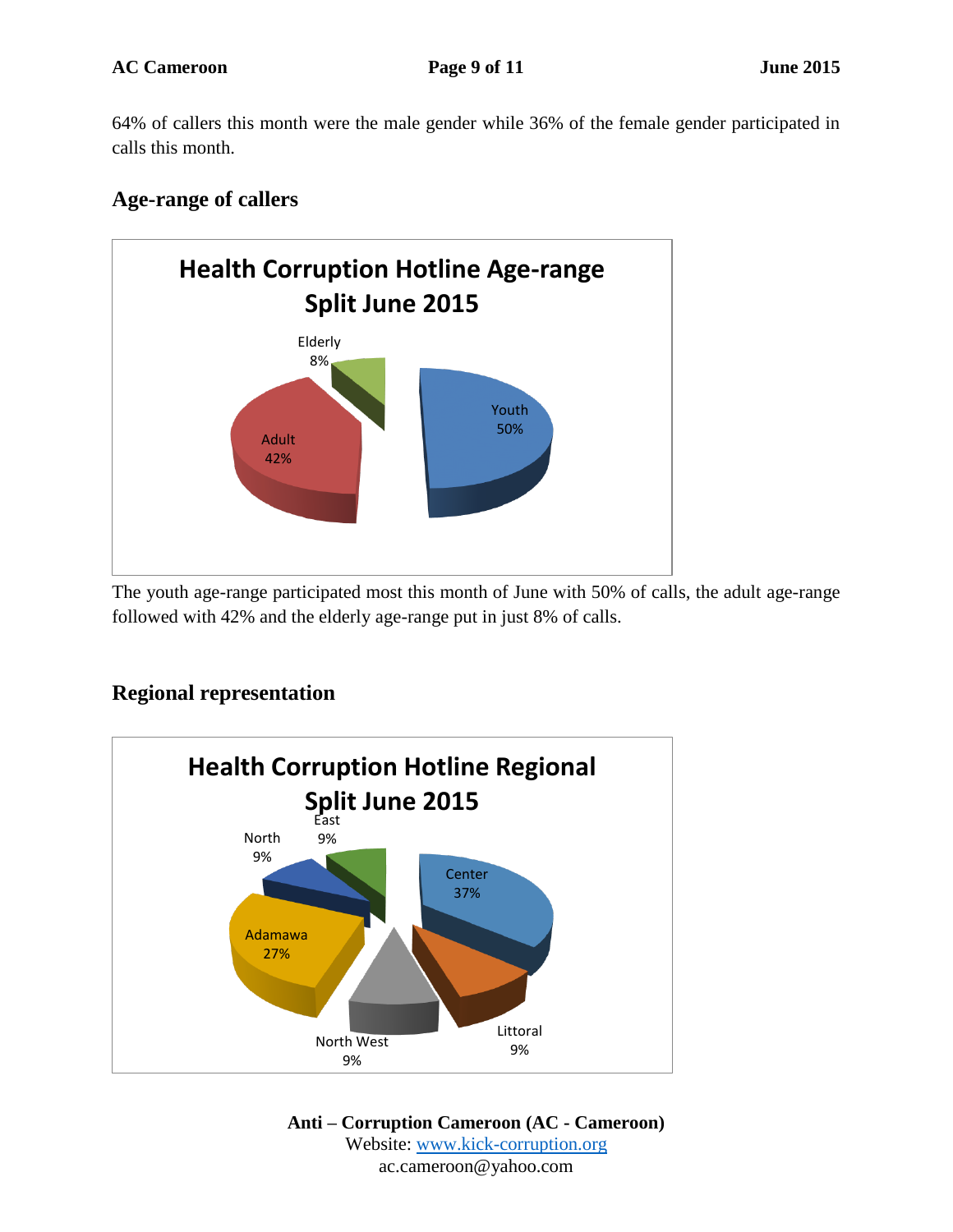The highest number of calls came in from the Center region with a representation of 37%, followed by the Adamawa region with 27%, then the East, North, Littoral and North West regions which represented 9% each.